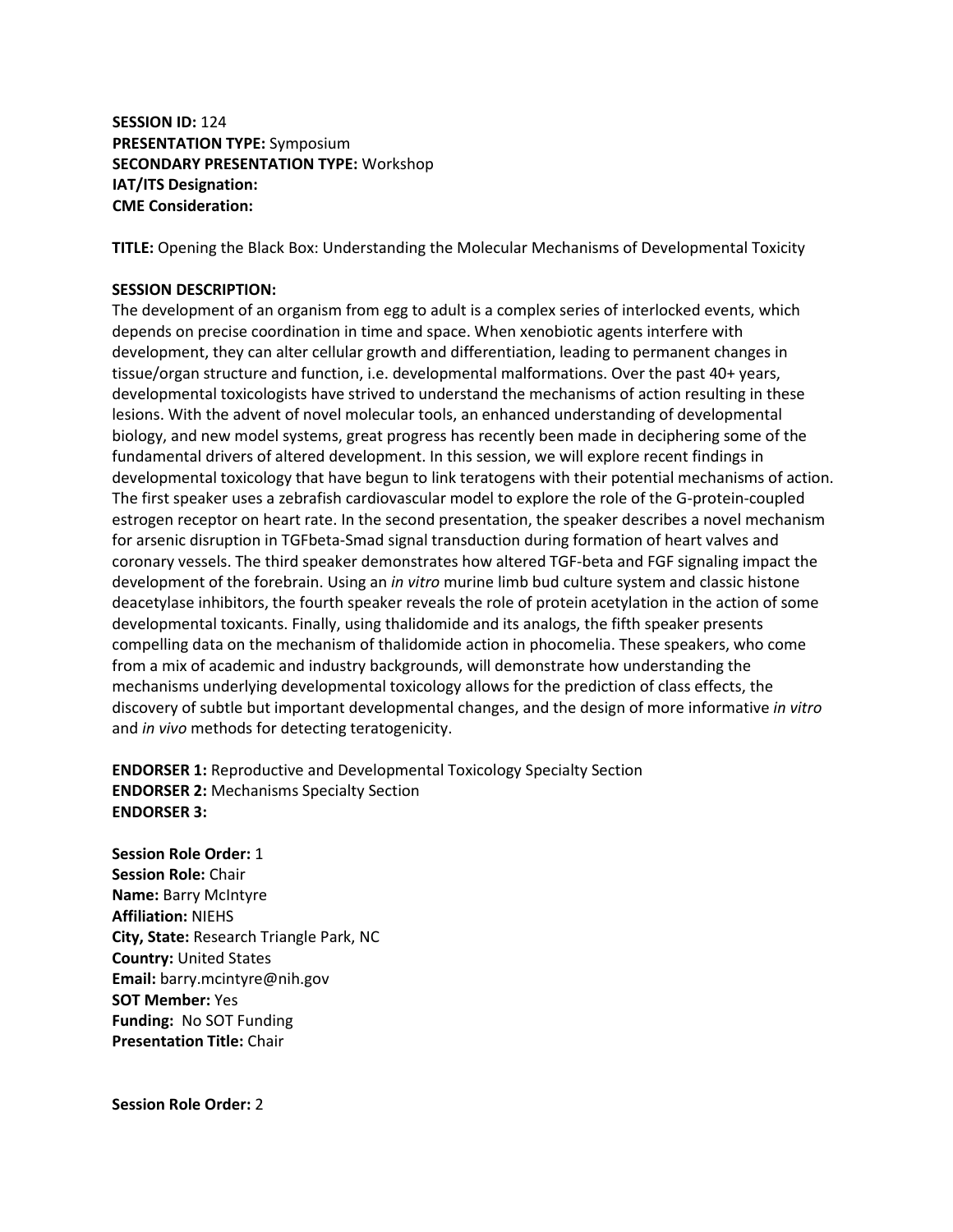**Session Role:** Co-Chair **Name:** Joshua Gamse **Affiliation:** Bristol-Myers Squibb **City, State:** New Brunswick, NJ **Country:** United States **Email:** joshua.gamse@bms.com **SOT Member:** Pending **Funding:** No SOT Funding **Presentation Title:** Co-Chair

**Session Role Order:** 3 **Session Role:** Presenter **Name:** Daniel Gorelick **Affiliation:** University of Alabama **City, State:** Birmingham, AL **Country:** United States **Email:** danielg@uab.edu **SOT Member:** No **Funding:** SOT Full Funding

**Presentation Title:** Acute Estrogen Exposure Increases Heart Rate via a G Protein-Coupled Estrogen Receptor Mechanism in Zebrafish

**Presentation Description:** Embryonic blood flow is a critical determinant of hematopoetic stem cell development and formation and growth of the heart; thus the establishment of normal embryonic heart rate is thought to be essential for proper development and function of the heart. Whether estrogenic environmental endocrine disruptors modulate heart rate is not well understood. Here we demonstrate that exposure to exogenous estrogens causes an acute increase in heart rate in zebrafish embryos via a G protein-coupled estrogen receptor (GPER). Pharmacological inhibition of estradiol synthesis caused a reduction in heart rate that was rescued by: 1) exogenous estradiol, 2) a membraneimpermeable estradiol, and 3) a specific GPER agonist. Exposure to a GPER agonist alone increased heart rate, while co-administration of a GPER antagonist blocked the increase in heart rate. To probe this signaling pathway further, we generated homozygous GPER mutant embryos, which exhibited a lower basal heart rate compared to wildtype embryos, suggesting that endogenous estrogens increase heart rate. Consistent with this hypothesis, we identified endogenous estradiol in embryos using a new mass spectrometry assay we developed. Using histology and genetic rescue techniques, we are working to identify the cell type(s) in which estrogens act to increase heart rate acutely. We are also testing whether GPER mutants exhibit abnormal heart morphology and altered heart valve structure in embryos and abnormal heart function in adult animals. Thus, studying the developmental toxicity of estrogenic endocrine disrupting compounds revealed a new physiological mechanism by which environmental and endogenous estrogens modulate heart rate, with implications for embryonic heart development and adult heart function.

## **Session Role Order:** 4

**Session Role:** Presenter **Name:** Todd Camenisch **Affiliation:** University of Arizona **City, State:** Tucson, AZ **Country:** United States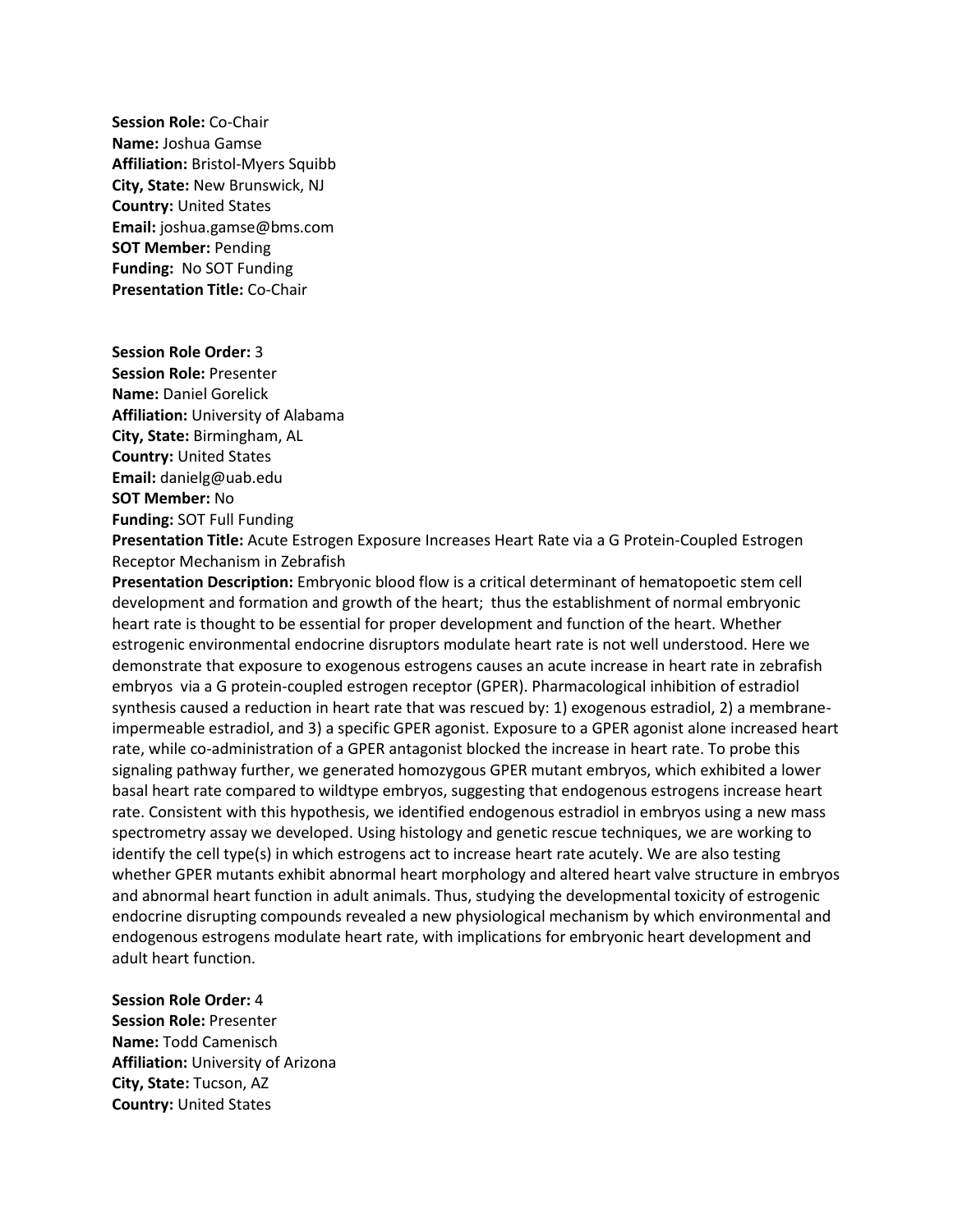#### **Email:** camenisch@pharmacy.arizona.edu

#### **SOT Member:** Yes

**Funding:** No SOT Funding Needed

**Presentation Title:** Fetal Arsenic Exposure Disrupts TGFß2-SMAD Signaling and Developmental EMT **Presentation Description:** There is limited understanding on the molecular basis of developmental toxicity by arsenic. We reveal that TGFß2 signaling is a target of arsenic and as such disrupts key developmental processes. TGFß2 is a key growth factor regulating epithelial to mesenchymal transition (EMT) in several tissue compartments during embryogenesis. TGFß2 triggers cardiac progenitor cells to transform into mesenchymal cells and give rise to the cellular components of coronary vessels as well as cells of the heart valves. TGFß signaling is dependent on a dynamic on and off switch in Smad activity. Chronic arsenic exposure disrupts Smad activation leading to deficits in TGFß2 mediated EMT. In addition, TGFß2 induced Smad2/3 nuclear shuffling is attenuated during short exposures to arsenic independent of Smad phosphorylation or nuclear importation. This depletion in nuclear Smad is restored by knocking-down Smad specific exportins, Exportin 4 or CRM1, suggesting that arsenic augments Smad2/3 nuclear exportation. Zinc supplementation reverses the disruption in Smad2/3 nuclear translocation by arsenic revealing a novel mechanism. This coincides with Zinc rescue of arsenic mediated deficits in cardiac EMT. Thus, transformation and invasive cell motility of EMT derived mesenchyme are protected from arsenic toxicity by zinc supplementation. These findings establish a novel mechanism for arsenic disruption in TGFß-Smad signal transduction during development.

### **Session Role Order:** 5

**Session Role:** Presenter **Name:** Joshua Gamse **Affiliation:** Bristol-Myers Squibb **City, State:** New Brunswick, NJ **Country:** United States **Email:** joshua.gamse@bms.com **SOT Member:** Pending **Funding:** No SOT Funding Needed **Presentation Title:** TGFß and FGF Inhibition Elucidates Mechanisms Controlling the Formation of the Diencephalon

**Presentation Description:** Inappropriate activation of the TGF-beta and FGF signaling pathways occurs in many disease states, including fibrosis and cancer, so receptors for both pathways have been targets for pharmaceutical inhibition. However, both pathways also play central roles in the development of the brain, particularly for the dorsal habenulae. These bilateral brain nuclei play a central role in both anxiety modulation and addiction. The habenulae are divided into medial and lateral subnuclei with distinct populations of neurons. Allocation of neurons to the subnuclei is controlled by the timing of the neuron's birth, with early-born neurons preferentially contributing to the medial subnucleus and laterborn neurons to the lateral subnucleus. TGF-beta signaling contributes to the timing of habenular neurogenesis, but must use an intermediate signal, as TGF-beta ligands and receptors are no longer expressed when neurons are being produced. We find that FGF signaling is the intermediate signal. Using small-molecule inhibitors and activators of FGF signaling, we show that habenular neurogenesis is altered in a dose-dependent manner. Further, we identify that FGF signaling regulates expression of the cell-cycle-dependent kinase inhibitor (CDKI) kip2, providing a mechanism for FGF to control cell cycle exit and promote neuronal birth. Finally, a small molecule inhibitor of TGF-beta receptors demonstrates its regulation of FGF activity. We propose that FGF signaling serves as a key regulator of neurogenesis in the habenular nuclei, integrating TGF-beta signaling with control of cell cycle in neuronal precursors.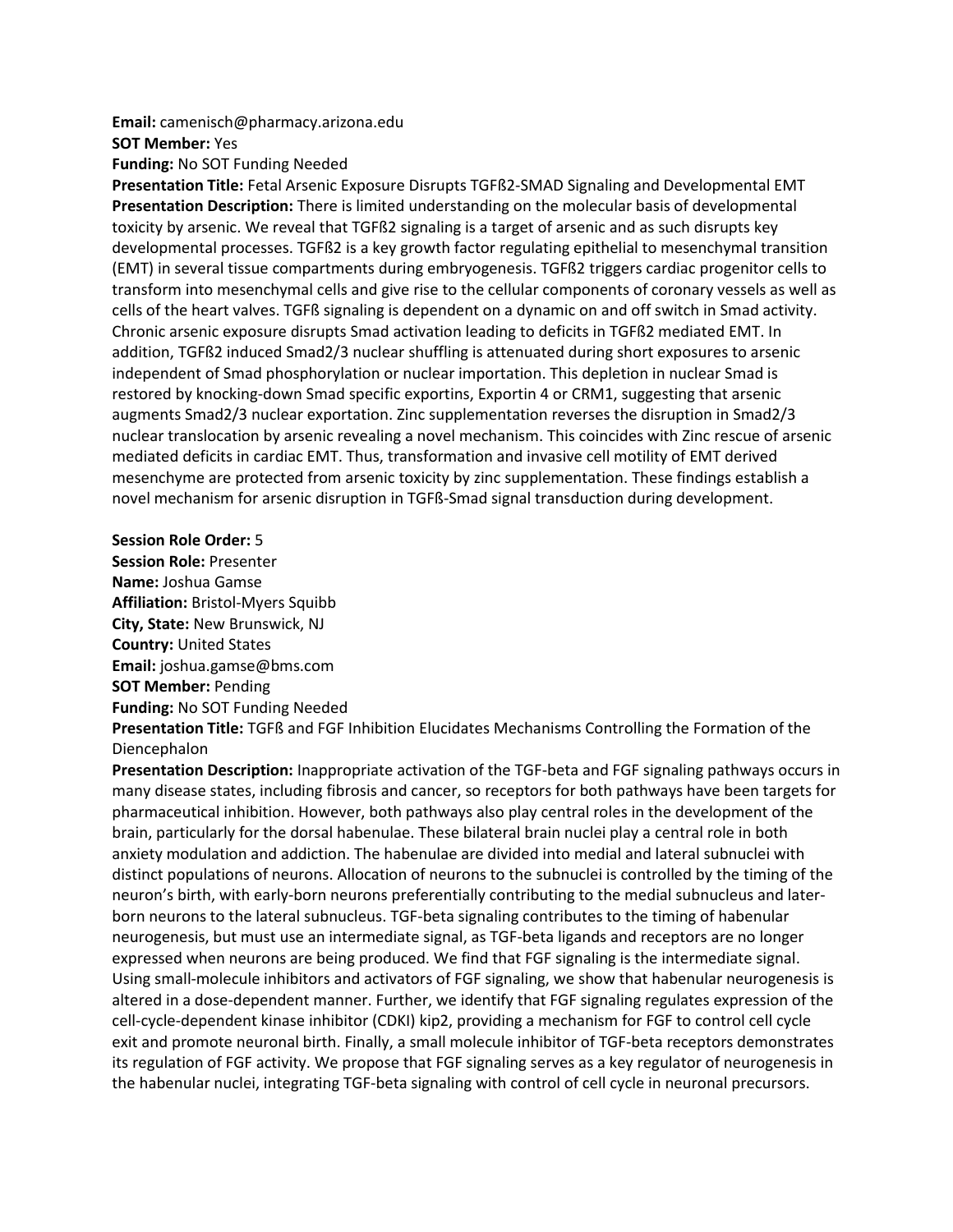Moreover, great care should be taken to evaluate brain development during pre-clinical testing of compounds affecting these pathways.

**Session Role Order:** 6 **Session Role:** Presenter **Name:** Barbara Hales **Affiliation:** McGill University **City, State:** Montreal, QC **Country:** Canada **Email:** barbara.hales@mcgill.ca **SOT Member:** Yes **Funding:** No SOT Funding Needed

**Presentation Title:** The Role of Histone Deacetylase Inhibition in Mediating the Effects of Developmental Toxicants on Limb Development

**Presentation Description:** Histone deacetylases (HDACs) play a major role in chromatin remodeling, the regulation of gene expression and cell signaling. Several inhibitors of these enzymes have been shown to increase the incidence of birth defects. However, the mechanisms leading to their teratogenicity and the role of each class of HDACs during normal development are not clear. Valproic acid, a class I and II HDAC inhibitor and an anticonvulsant drug, induces neural tube defects and skeletal malformations *in vivo*. In the *in vitro* murine limb bud culture system valproic acid causes a significant concentration-dependent increase in limb abnormalities and dysregulates the expression of Sox9 and Runx2, two transcription factors that are key in chondrogenesis and osteogenesis in the limb. Valpromide, a close analog of valproic acid and a weak *in vivo* teratogen, does not inhibit HDAC activity and has little effect on either limb morphology or the expression of marker genes. Thus, the effects of valproic acid are correlated with its HDAC inhibitory activity. Subsequent studies on the class-specificity of the effects of HDAC inhibitors in the limb bud culture system have revealed that inhibition of class II HDACs has a minimal impact on limb differentiation; in contrast, inhibition of class I or III HDACs is associated with severe developmental toxicity. Together, these studies indicate that dysregulation of the acetylation of specific target proteins may be important in mediating the action of some developmental toxicants. Supported by CIHR.

**Session Role Order:** 7 **Session Role:** Presenter **Name:** Rajesh Chopra **Affiliation:** Celgene **City, State:** Summit, NJ **Country:** United States **Email:** rachopra@celgene.com **SOT Member:** No **Funding:** Registration Only

**Presentation Title:** Elucidation of the Mechanism of Action of Thalidomide and IMiD Compounds Gives Novel Insights Into Their Pleiotropic Effects

**Presentation Description:** Thalidomide and its analogues, the IMiD compounds Lenalidomide and Pomalidomide have been transformational for the pharmaceutical industry; the thalidomide tragedy altered our perceptions of safety monitoring and transformed the drug regulatory environment. Subsequently the IMiD compounds have now established roles in multiple myeloma, mantle cell lymphoma, and myelodysplastic syndrome. The precise molecular mechanism of action of these drugs, however, has been unknown. A potential unifying key to unraveling the actions of the IMiDs began with